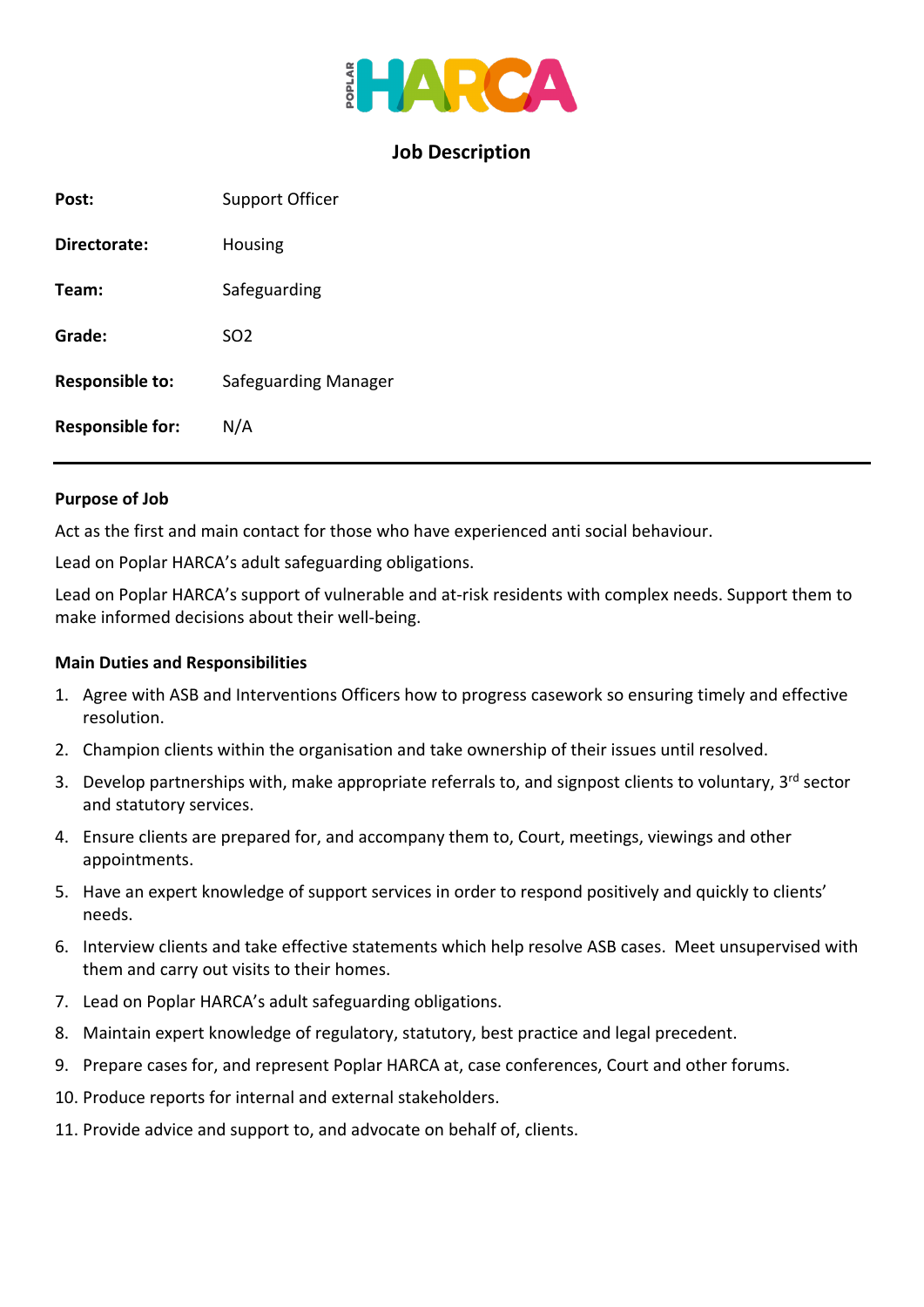- 12. Respond to enquiries from and about clients sensitive to needs and vulnerabilities. Maintain confidential records, asking for and sharing information within agreed protocols.
- 13. Support clients to improve health, well-being, lifestyle and employment and training prospects.
- 14. With colleagues, identify clients needing support, resettlement or crisis intervention to enable them to continue living independently.
- 15. Work closely with colleagues to ensure that clients and others are kept involved and up-to-date with investigations.
- 16. Work proactively as part of multi-agency, multi discipline teams.

### **General**

- Undertake out of hours work.
- Perform other duties as may be reasonably required by your line manager.
- Conduct yourself in line with Poplar HARCA's policies, procedures, rules and standards.
- Due to the nature of this post, employment in this role is dependent on an Enhanced Disclosure and Barring Service (DBS) check.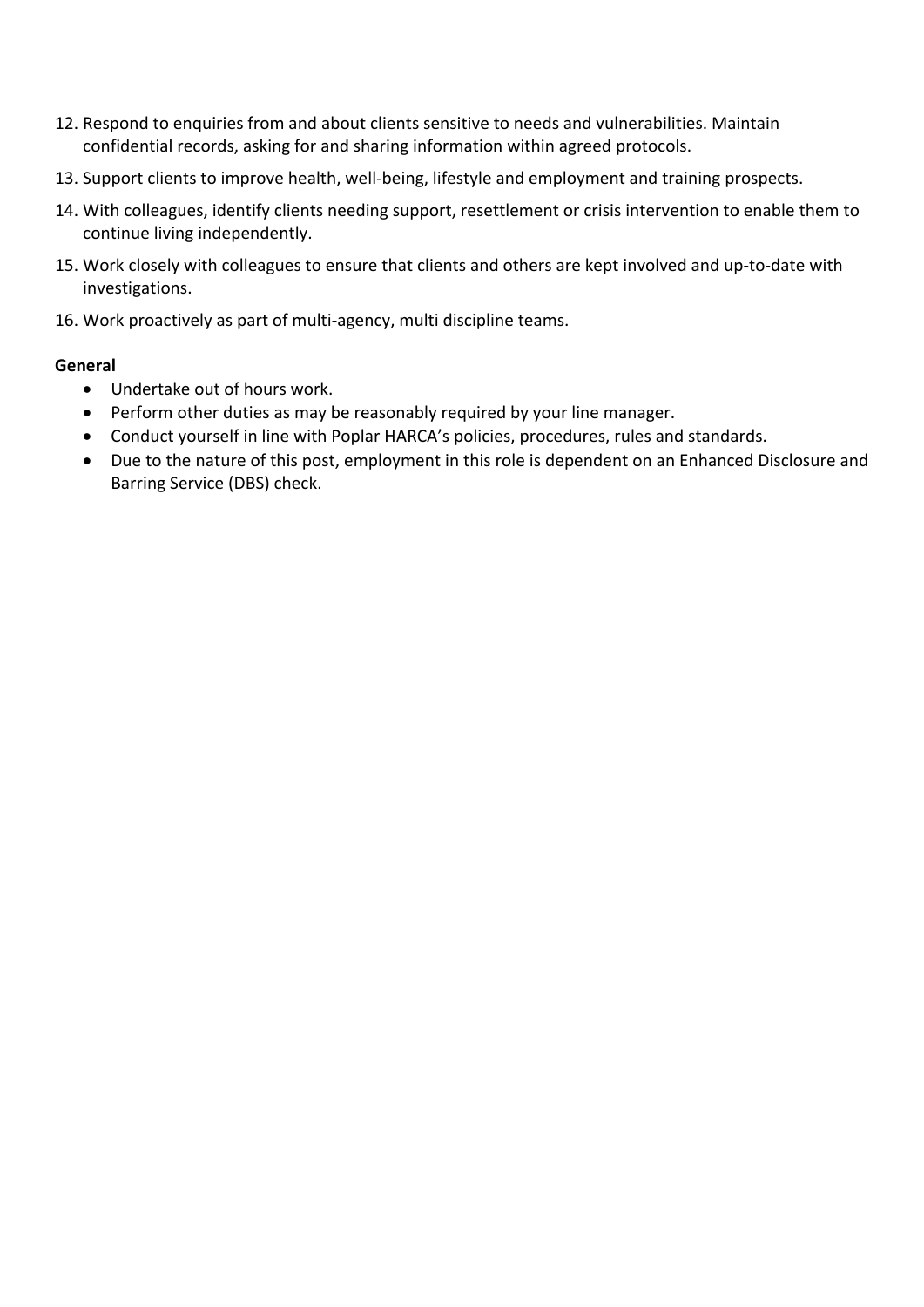# **Person Specification**

| <b>Post:</b> Support Officer | Grade:                      | SO <sub>2</sub> |
|------------------------------|-----------------------------|-----------------|
| <b>Team:</b> Safeguarding    | <b>Directorate:</b> Housing |                 |

It is essential that your written supporting statement provides evidence, or specific examples, of your skills/knowledge/experience in each of the short-listing criteria. If shortlisted, you should expect all of the criteria to be assessed.

All criteria are essential unless stated otherwise.

|    | <b>Requirements</b>                              | <b>Criteria</b>                                                                                                                                                                                                                                                                                                                                                  |
|----|--------------------------------------------------|------------------------------------------------------------------------------------------------------------------------------------------------------------------------------------------------------------------------------------------------------------------------------------------------------------------------------------------------------------------|
| 1. | Education/<br>Qualifications/<br><b>Training</b> | a. GCSE English and Maths; or comparable/equivalent qualifications or<br>experience                                                                                                                                                                                                                                                                              |
| 2. | <b>Skills</b>                                    | Can:<br>a. Commit to improving performance<br>b. Engage in straight-talking - is clear and constructive<br>c. Use of information and communication technologies proficiently<br>d. Use written and oral skills to influence, negotiate and persuade<br>e. Work effectively with peers, partners and others                                                       |
| 3. | Experience                                       | Has:<br>a. Delivered excellent services in a highly-pressurised environment<br>b. Met deadlines in a fast-paced, high-pressure environment<br>c. Worked in a role with a similar level of responsibility<br>d. Worked with vulnerable clients in a one-to-one support role                                                                                       |
| 4. | Knowledge                                        | How to:<br>a. Apply relevant legislation, regulation, best practice and legal precedents<br>b. Apply data protection and equality act<br>c. Maintain appropriate systems and procedures<br>d. Present information in an appropriate format to a variety of audiences<br>e. Work in a multi-agency/discipline environment<br>Work in and with diverse communities |